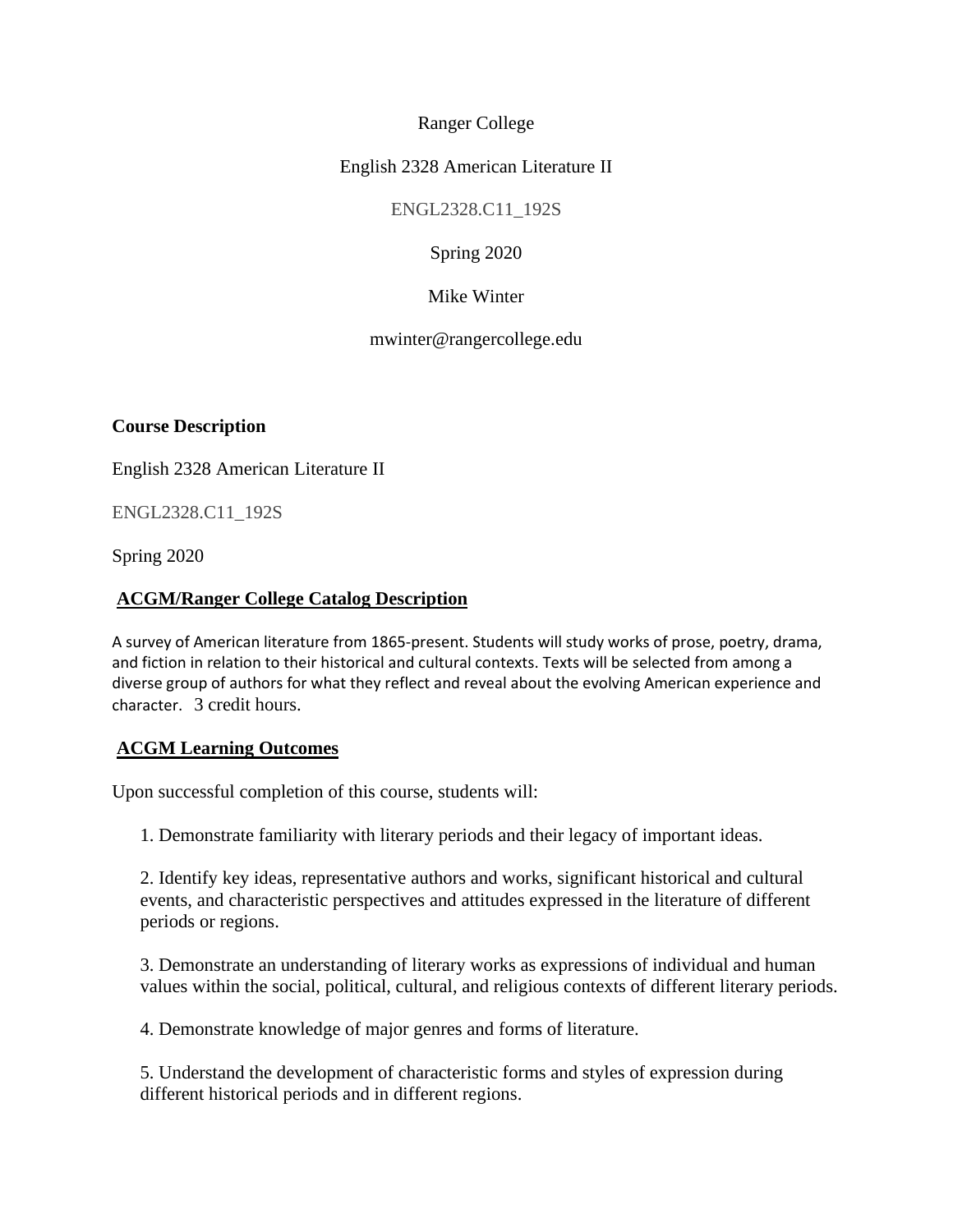6. Develop an appreciation for the aesthetic principles that guide the scope and variety of works in the arts and humanities.

7. Analyze and synthesize aesthetic, historical, formal, and ideological approaches to interpreting literature through class discussion, presentations, written assignments, and exams. 8. Articulate an informed personal reaction to works in the arts and humanities

9. Produce critical essays about the assigned readings. These essays should support a debatable thesis, utilize primary and secondary sources, document and cite those sources according to MLA style, avoid plagiarism, and express ideas in clear and grammatically correct prose.

## **Text for English 2328**

### **The Norton Anthology of American Literature**

#### **Shorter Ninth Edition**

#### **1865-present**

### **ISBN:**

For MLA citations for the research paper, use this link:

<http://www.citationmachine.net/mla>

or

### *https://style.mla.org/ [\(Links to an external site.\)Links to an external site.](https://style.mla.org/)*

Any other necessary texts or resources will be provided to the student.

### **Course Grade**

| Major Essays (3 total)                               | 30%  |
|------------------------------------------------------|------|
| Discussion Board Participation/Peer Review (3 total) | 10%  |
| Minor Assignments (11 total)                         | 40%  |
| Final Essay (1 total)                                | 20\% |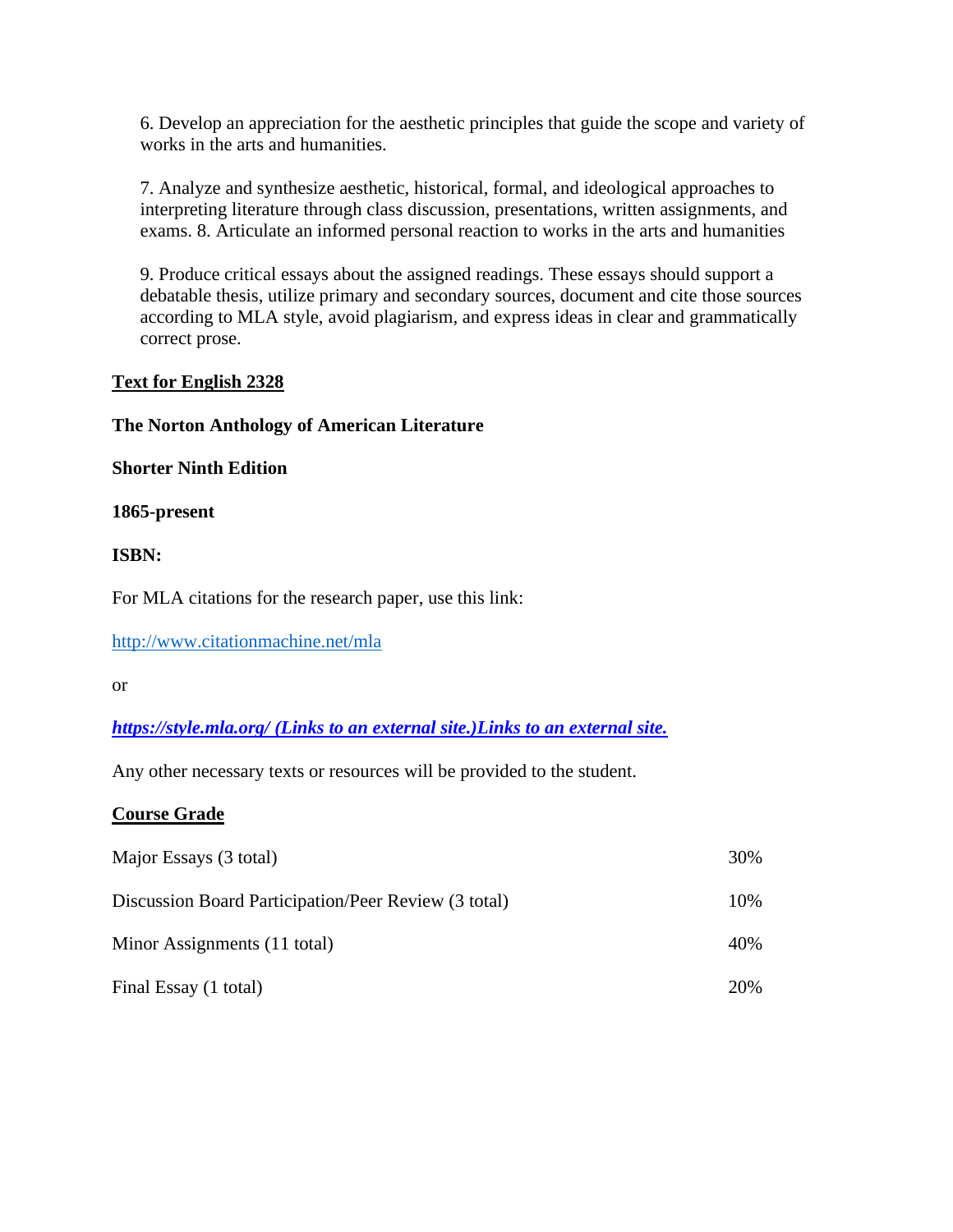## **Course Requirements**

The student is required to write 3 essays correctly using the rhetorical patterns and MLA guidelines as introduced by the textbook.

Written exercise and discussion boards will be used by the instructor. Study of example essays, periodicals, and other resource items will be necessary to successfully complete the essays.

Participation in class discussion boards is extremely important. These discussions will serve to stimulate thinking and provide material for writing. In addition, it will help your classmates to get your thoughts and suggestions on their writing. Constructive criticism is the expectation; discussions boards are peer reviews where you will help each other out.

## **Course Structure**

This course is 100% online. **Assignments do have deadlines**. Please pay close attention to them. The course organized on a weekly basis. Assignments open on 12:00 AM Monday and close the following Sunday at 11:59 PM.

## **Late Work/Extra Credit Policy**

You will find that I am more than willing to work with you on assignments that would be considered late. In most cases, I will accept late work with a valid excuse. It is your responsibility to email me concerning late work. Please note that I generally do not comment or fill out a grading rubric on late work because it will be submitted via email, not through Canvas. Even though I do accept late work in most instances, I will not accept late forum submissions or participation. Once you miss a forum, it is missed. Please remember that just because the course is online at your convenience, your instructor may not be. Feel free to email me with questions or if you need help. My email is **mwinter@raangercollege.edu**. This is the only email address I will respond to for this course. *I do not offer extra credit*.

# **Prerequisites**

Successful completion of English 1302, Composition II or its equivalent. Students who make a D in English 1302 are strongly discouraged from taking ENG 2327; therefore, the ENG 2327 recommendation is passing English 1302 with a C or better.

**Transferability** English 2328 is a Core Curriculum requirement.

# **Course Content**

College-level courses may include controversial, sensitive, and/or adult material. Students are expected to have the readiness for college-level rigor and content.

Dual credit courses are more challenging than high school courses. Students are expected to complete work on par with any other college student, demonstrate maturity and openness to new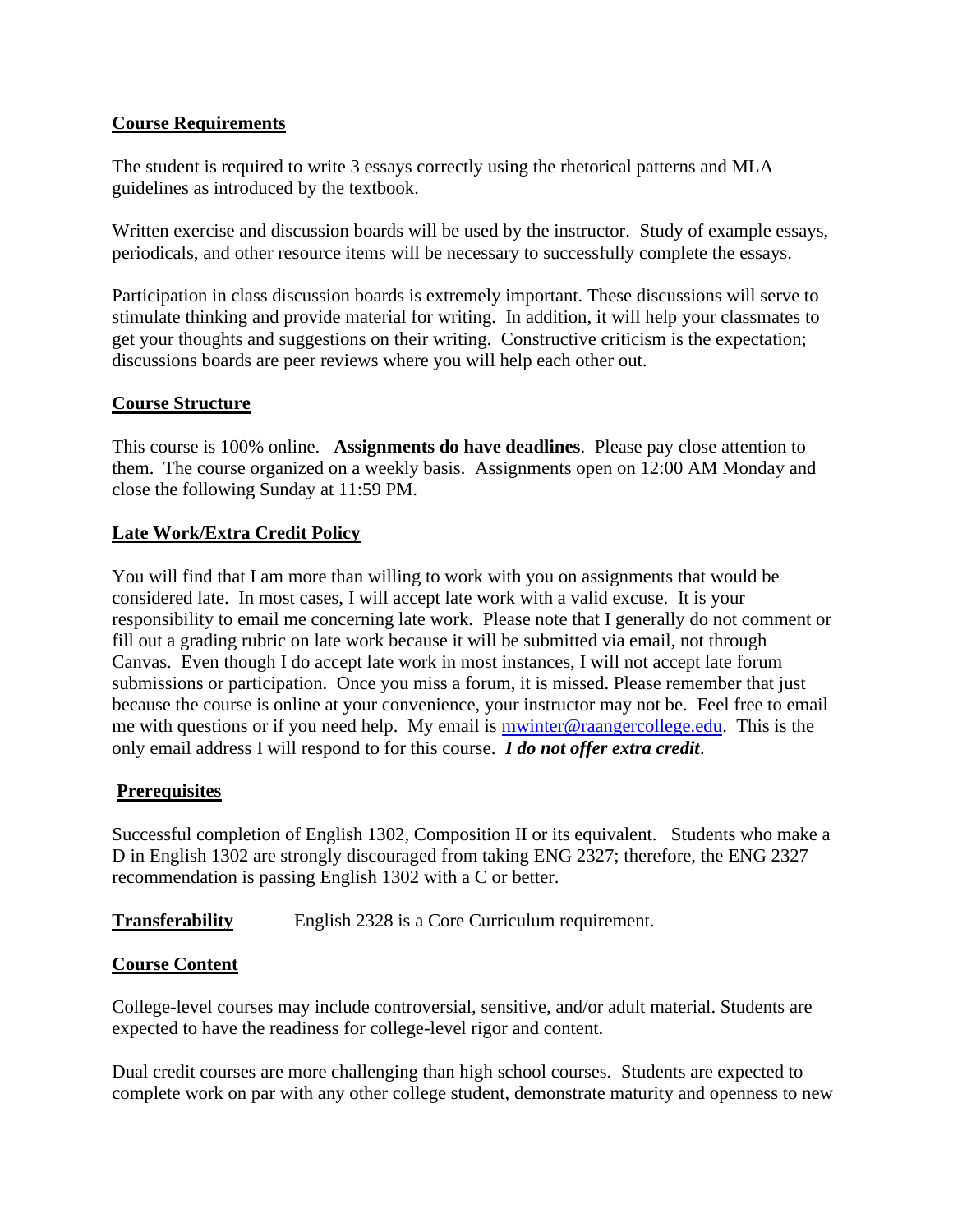and varied ideas. Student information, attendance, and performance/grades will only be discussed with the student.

# **Academic Integrity**

It is the intent of Ranger College to foster a spirit of complete honesty and a high standard of integrity. The attempt of students to present as their own any work they have not honestly performed is regarded by the faculty and administration as a serious offense and renders the offender liable to serious consequences, possibly suspension.

Plagiarism is another word for academic dishonesty and is a form of theft.

This occurs when an attempt is made to present someone else's work as his or her own and/ or adequate documentation to another author's work (an appropriate source) is not provided. All of the writing completed in this course must be the individual student's writing or must be correctly attributed to an appropriate source.

Any attempt to pass off the work of someone else as the individual student's own is a SERIOUS offense. If the majority or a large part of an assignment is plagiarized (failing to document another source correctly), the paper will receive a zero/zeros for the assignment. Please be aware that cutting and pasting from internet sites **IS** plagiarism if you fail to acknowledge directly copied material with quotation marks and the correct web site. (If you attempt to turn in a paper you had someone else write or that you got off of an online service, you will fail the course.)

Cheating is unacceptable. I expect each student to do all of his or her own work.

If I see marked similarities between a work and another class member's work, there will be serious repercussions. In addition to automatically failing the assignment or test, the student may be removed from the class.

Please be aware that there is a Safe Assign feature built in to Blackboard that automatically compares your submissions to previous submissions and will detect plagiarized work.

# **Student Attendance Policy**

Prompt and regular class attendance is necessary for satisfactory work. As stated, this course is entirely online. Your attendance and your participation is your responsibility. You are solely responsible for keeping up with your assignments. Please see College Catalog for full attendance policy.

# **Student Conduct**

Students are expected to take responsibility in helping to maintain a classroom environment that is conducive to learning. Your participation in the forums is mandatory. I expect your behavior and comments to be polite, constructive, and helpful. Rude, derogatory, or offensive comments may result in your dismissal from the course.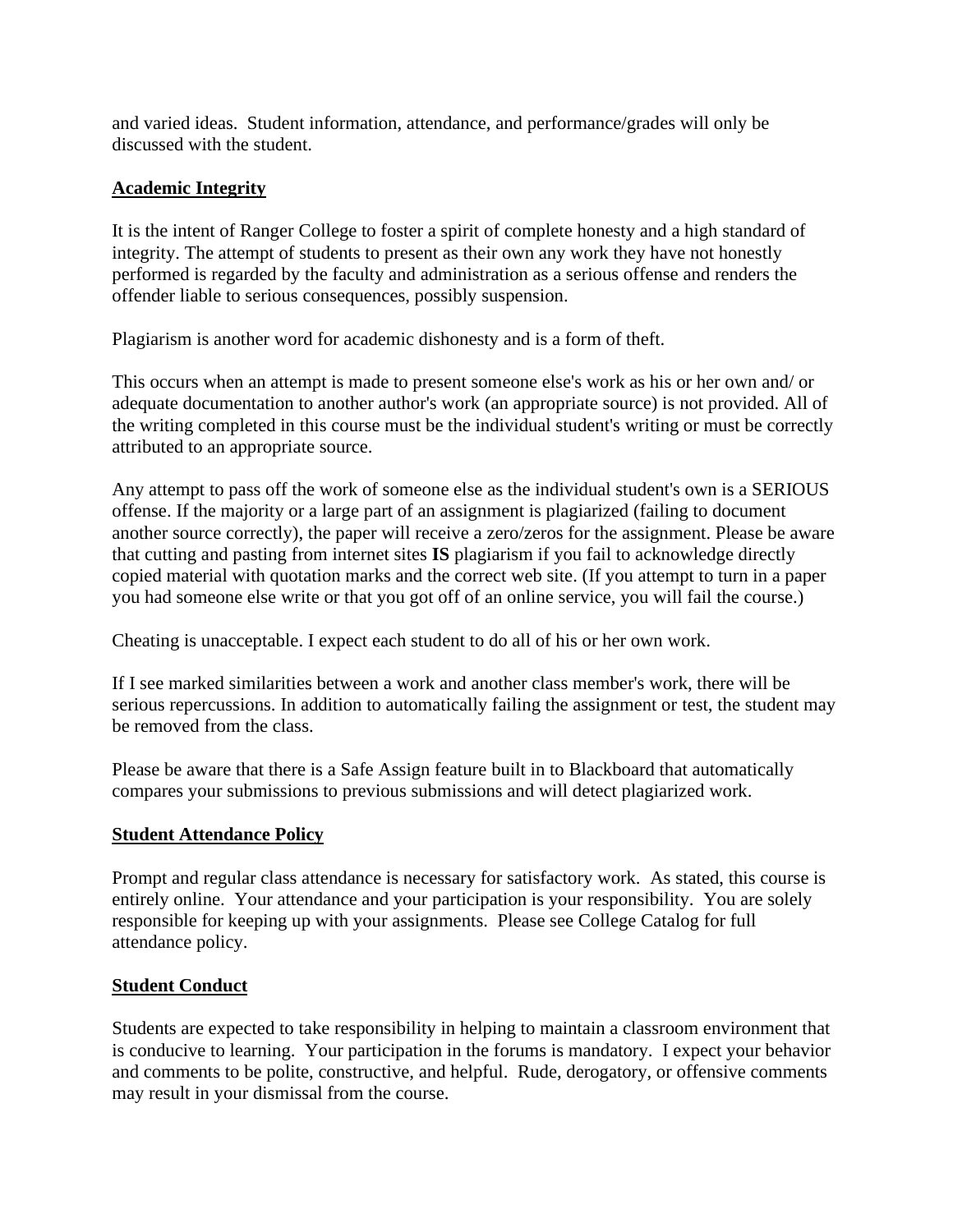Dual Credit student will comply with all enrollment, attendance, and financial and course policies by Ranger College and their high school. Policies regarding disclosure of information regarding student performance, withdrawing from a class, and student support services may be found on the Ranger College Dual Credit webpage.

# **Students with Special Needs**

Students who qualify for specific accommodations under the Americans with Disabilities Act (ADA) should notify the instructor the first week of class. It is the student's responsibility to provide the necessary documentation to the Special Populations Coordinator.

# **Title IX**

Protects individuals from discrimination based on sex in education programs or activities which receive federal financial assistance. Under Title IX, the Ranger College has a responsibility to take immediate and effective steps to respond to sexual violence and/or sexual harassment. Title IX mandatory reporters are required to notify the Title IX Coordinator of any allegation of sexual misconduct. Mandatory reporters at the Ranger College include every administrative officer, dean, director, department head, supervisor, and all instructional personnel. Questions concerning Title IX should be referred to Ranger College's Title IX Coordinator, Dr. Elizabeth Price (252- 647-3243 Ext. 7022 or eprice@rangercollege.edu) or the U.S. Department of Education, Office for Civil Rights [\(http://www2.ed.gov/about/offices/list/ocr/index.html](http://www2.ed.gov/about/offices/list/ocr/index.html)).

# **HB 1508**

For students in this course who may have a criminal background, please be advised that the background could keep you from being licensed by the State of Texas. If you have a question about your background and licensure, please speak with your faculty member or the department chair. You also have the right to request a criminal history evaluation letter from the applicable licensing agency. (Applicable to courses in programs that lead to state licensing.)

# **Student Help and Resources**

Students are encouraged to utilize the Blackboard and online learning resources provided on the Distance Education webpage and the Student Resources provided on Blackboard. Students may contact [ithelpdesk@rangercollege.edu](mailto:ithelpdesk@rangercollege.edu) for assistance with college computers, software or email.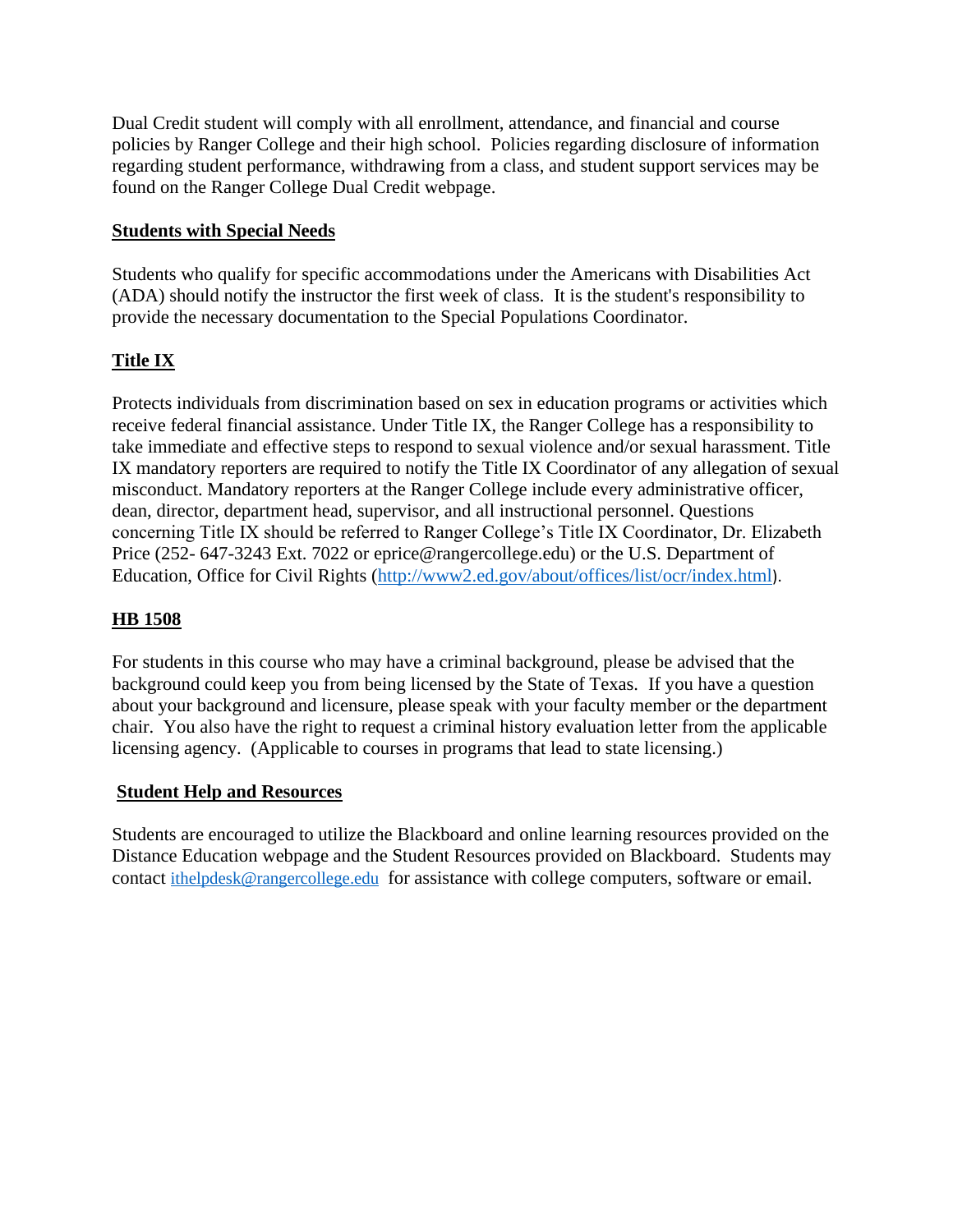## **Course Schedule**

*The schedule and procedures as stated in this syllabus are subject to change if deemed appropriate by the instructor.*

Week 1 January 21-26, 2020

- Read Emily Dickinson p. 82-86
- Read poems 260, 339, 359, 479, 519 p. 88-96
- Minor Assignment #1
- Discussion Board Assignment

Week 2 January 27-February 2, 2020

- Read Ambrose Bierce p. 326
- Read "An Occurrence at Owl Creek Bridge" p. 327
- Read Sarah Orne Jewett p. 432
- Read "The White Heron" p. 434
- Minor Assignment #2
- Discussion Board Assignment

Week 3 February 3-9, 2020

- Read Charlotte Perkins Gilman p. 509
- Read "The Yellow Wallpaper" p. 511
- Read "Why I wrote 'The Yellow Wallpaper' p. 523
- Minor Assignment #3

Week 4 February 10-16, 2020

- Read Edith Wharton p. 524
- Read "Roman Fever" p. 540
- Read Jack London p. 639
- "Read To Build a Fire" p. 641
- Minor Assignment #4

Week 5 February 17-23, 2020

• Major Essay #1

Week 6 February 24-March 1, 2020

- Read EA Robinson
- Read "Richard Cory" p. 689
- Read Willa Cather p. 691
- Read "The Sculptor's Funeral" p. 714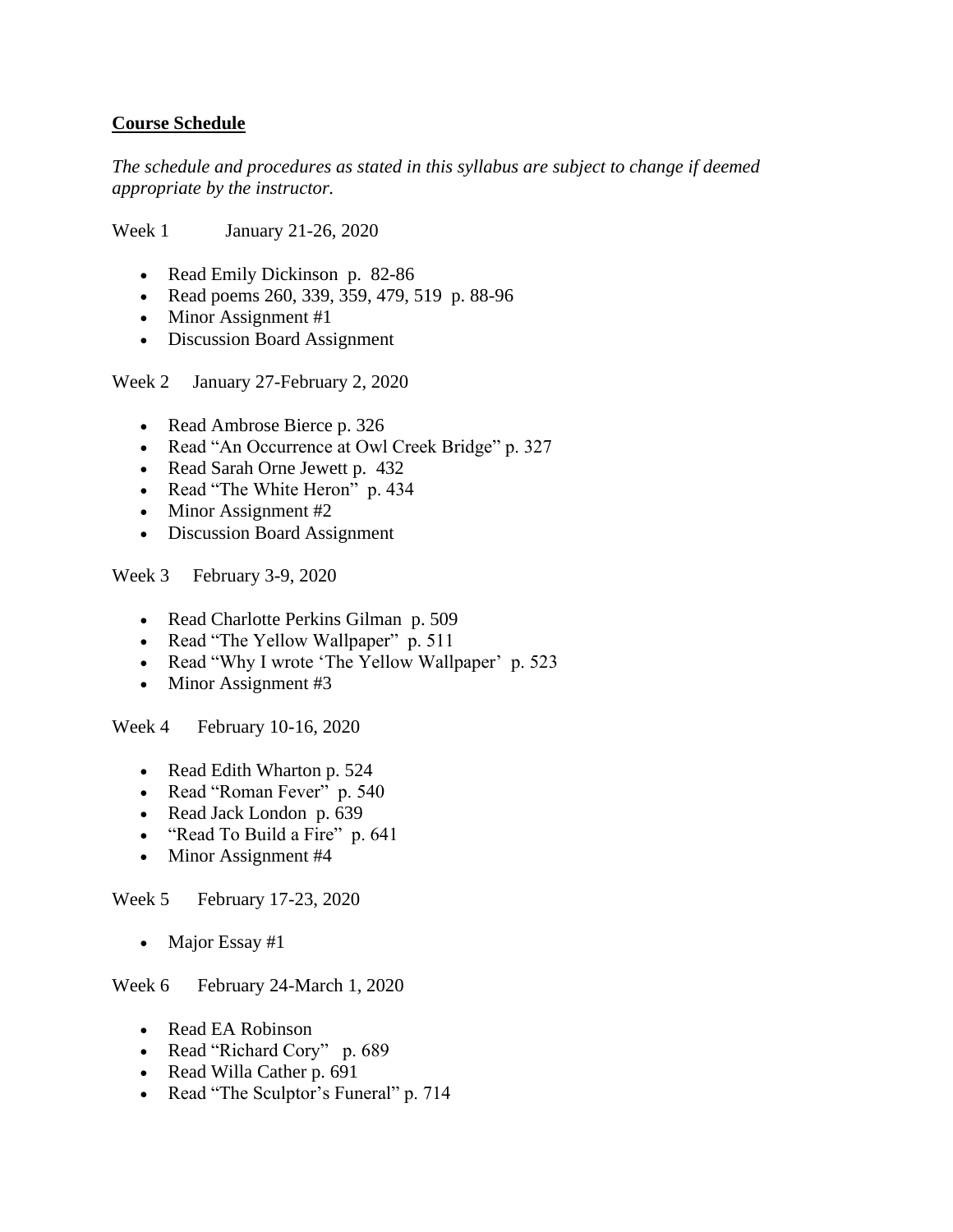- Minor Assignment #5
- •

Week 7 March 2-8, 2020

- Read Susan Glaspell p. 750
- Read "Trifles" p. 751
- Minor Assignment #6

Week 8 March 9-15, 2020

• Spring Break

Week 9 March 16-22, 2020

- Read T S Eliot p. 827
- Read "The Love Song of J. Alfred Prufrock" p. 830
- Read "The Wasteland" p. 834
- Read "The Hollow Men" p. 847
- Major Essay #2

Week 10 March 23-29, 2020

- Read Eugene O' Neill p. 854
- Read "A Long Day's Journey Into Night" p. 857
- Minor Assignment #7
- Discussion Board Assignment

Week 11 March 30-April 5, 2020

- Read Tennessee Williams p. 1116
- Read "A Streetcar Named Desire" p. 1119
- Minor Assignment #8

Week 12 April 6-12, 2020

- Read Arthur Miller p. 1221
- Read " Death of a Salesman" p. 1221
- Minor Assignment #9

Week 13 April 13-19, 2020

- Read Flannery O'Conner p. 1366
- Read "Good Country People" p. 1367
- Read "A Good Man is Hard to Find" p. 1381
- Major Essay #3